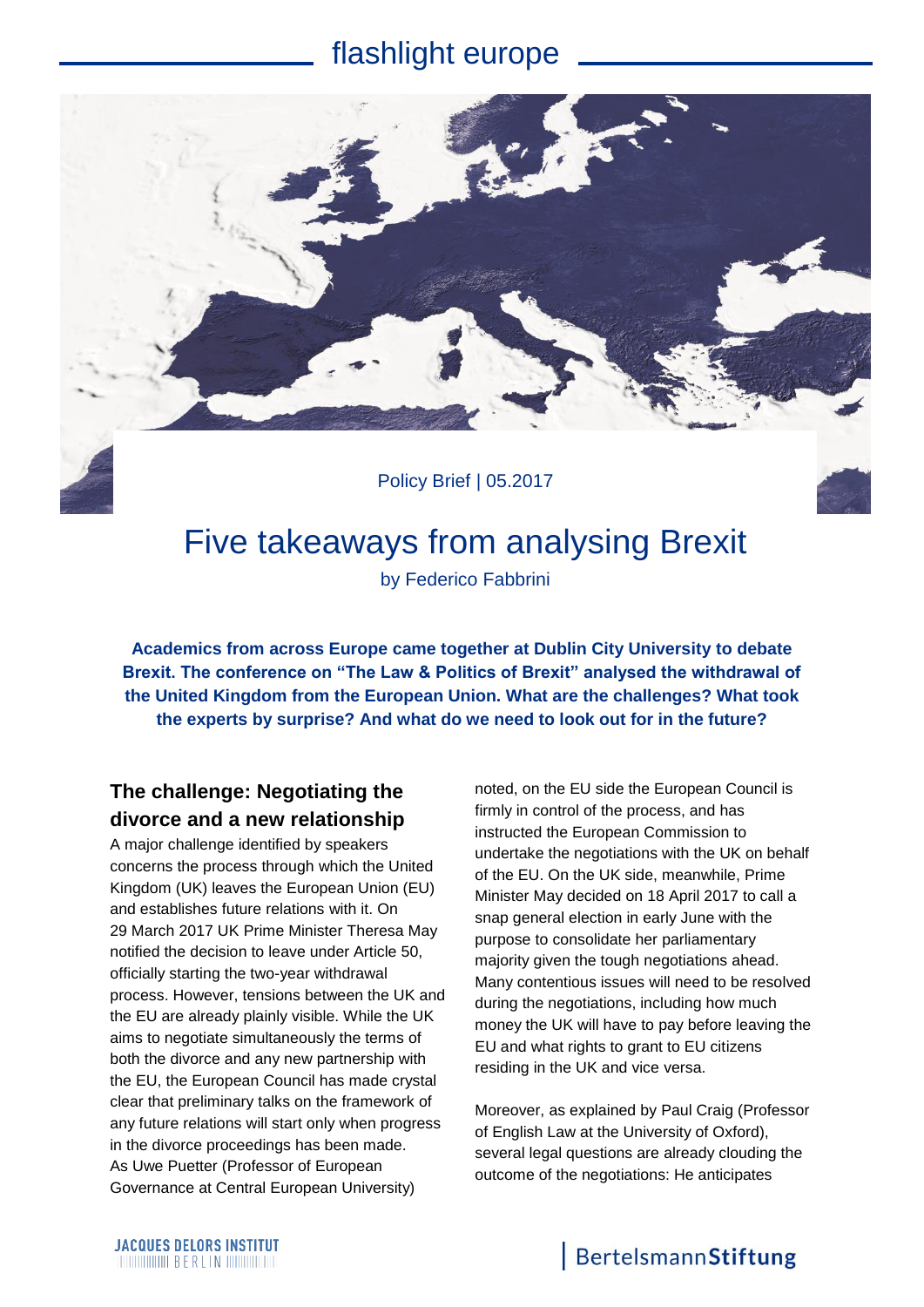possible litigation on whether the UK Parliament should be entitled to approve the final terms of the withdrawal agreement, or whether the UK may even be allowed to revoke its notification of withdrawal further down the road. However, given Mrs May's decision to call a general election that she may almost certainly win with a bigger majority than now, such a revocation seems possible in law but highly unlikely in politics.

## **The surprise: A potential answer for the Northern Irish question**

One noteworthy point emerging from the debate concerns the Northern Irish question. As Charles Flanagan (Minister of Foreign Affairs and Trade of Ireland) stressed in his opening speech, after Brexit a key concern is to find a solution to the problem of the only land border between the UK and the EU: between Northern Ireland and Ireland. In fact, the 1998 Good Friday Agreement which put an end to decades of sectarian conflict in the North and started the peace process rests on the concept of open borders within the island of Ireland. The decision of the UK to leave the EU – including the single market and customs union – threatens that equilibrium, by opening worrying prospects of a hard border between the Republic and Northern Ireland.

However, several speakers emphasized how a practical solution for the Northern Irish problem could be reached. Giorgio Sacerdoti (Professor of International Economic Law at Bocconi University) explained that the Global Agreement on Trade & Tariffs of 1947 (the GATT or predecessor of the World Trade Organization) recognizes a so-called "frontier traffic exception" which would allow the lifting of custom controls between Northern Ireland and Ireland. Moreover, John Doyle (Professor of International Conflict Resolution at Dublin City University) pointed to the model in place in Cyprus that rests on the Protocol of Accession and the so-called "Green Line Regulation": Goods produced in Northern Cyprus can enter the Republic of Cyprus without custom duties and automatically circulate within the EU single market. While the application of these solutions to Northern Ireland would require political consent from both UK and EU, all speakers underlined that decision-makers in London and Brussels are well aware of the sensitivity of the Northern Irish question. This warrants cautious optimism on the prospects for finding a pragmatic solution.

#### **Five takeaways**

- 1. The UK and EU disagree on both substance and process of the negotiations: London wants to negotiate withdrawal in parallel with talks on new relations with the EU. Brussels insists preliminary discussions on future relations can only start when there has been sufficient progress in the divorce proceedings.
- 2. Legal precedents to address the problem of a hard border between Northern Ireland and Ireland are in place: WTO rules allow for frontier traffic exceptions and the EU has special rules for trade between Northern Cyprus and the Republic of Cyprus.
- 3. British exit from the EU may fundamentally alter the UK's own constitutional set-up among its four nations. In particular, it may strengthen the case for a second independence referendum in pro-EU Scotland.
- 4. Opinions differ sharply on whether the EU should be tough or tender in the Article 50 talks. While the UK may, as a former member state of the EU, merit special treatment/status, allowing it to keep some of the benefits of membership post- Brexit, this could spark moves to quit the EU elsewhere.
- 5. UK withdrawal changes the political dynamics and economic incentives within the EU-27. Moreover, Brexit requires the 27/EU institutions to agree treaty changes to adapt and reform the Union. While this may offer an opportunity for substantial constitutional changes such as political and/or fiscal union, the question remains: can the EU27 proceed as one or is multi-speed integration the better option.

## BertelsmannStiftung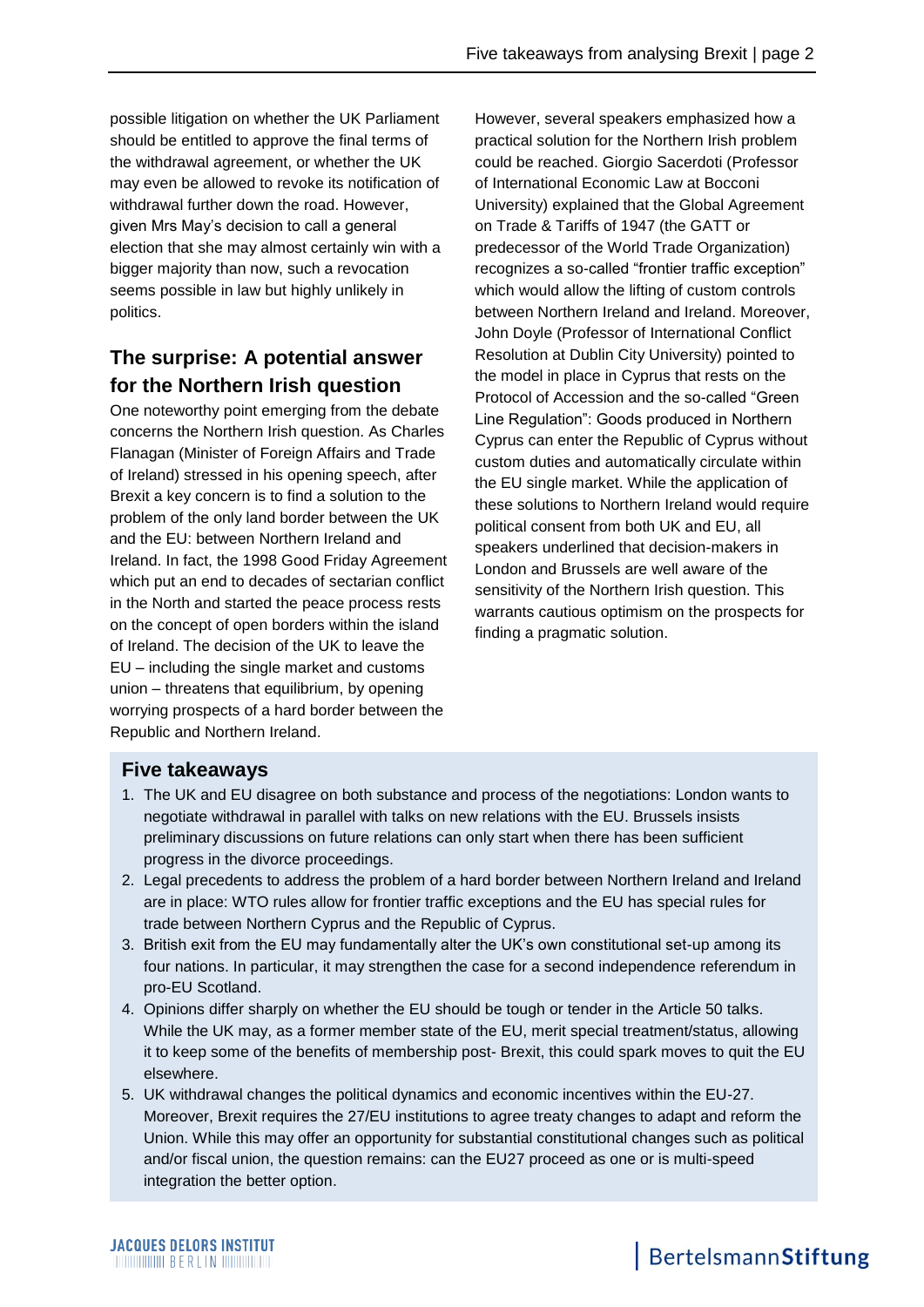## **The consensus: The impact of Brexit on the UK's constitutional settlement**

A wide consensus emerged among participants on the fact that Brexit will substantially affect relations between the four nations of the UK: England, Scotland, Wales and Northern Ireland. As is well known, while the UK as a whole voted in June 2016 to leave the EU, a significant majority in Scotland and Northern Ireland voted to remain. Therefore, the secession of the UK from the EU may in turn lead to secessions within the UK itself.

As Stephen Tierney (Professor of Constitutional Theory at the University of Edinburgh) underlined, Brexit can be understood partially as the result of the increasingly demotic process at play in England: The UK is a highly asymmetric system, since England accounts for almost four fifths of the entire UK population. This situation has historically influenced devolution: while since the late 1990s power has flowed from London toward Edinburgh, Cardiff and Belfast, England has never received the equivalent degree of constitutional autonomy, and recognition, within the UK due to its size. Indeed, if a specific devolved Parliament for England (akin to the Parliament of Scotland or Welsh Assembly) had been established this would have entirely overshadowed Westminster in size and powers.

Brexit can, therefore, be seen as the reaffirmation of England's preponderance within the UK – a process which may, however, bode ill for the 1707 Union between England and Scotland. As explained by Sionaidh Douglas-Scott (Anniversary Professor of Law at Queen Mary University London), Scotland has repeatedly sought to carve out a special status for itself. In particular, the Scottish government suggested that the Greenland-Denmark solution could serve as a model ("reverse Greenland") to keep Scotland within the single market even after the UK has left the EU. However, the UK government has largely ignored and rejected the Scottish government's proposal – and the growing frustration in Scotland vis-à-vis the Brexit strategy pursued in Westminster may consolidate the trend toward a second Scottish

independence referendum that might reverse the results of the one staged in 2014.

## **The disagreement: Should the UK be treated gently or harshly?**

An intense discussion took place on how the EU should approach the UK after withdrawal – whether it should treat it 'gently' or 'harshly' so to speak. Kalypso Nicolaïdis (Professor of International Relations at the University of Oxford) claimed that after Brexit the UK will represent a new and special category of state: a former EU member state. In her view, this should justify some flexibility and special accommodation on the EU's part. Similarly, Catherine Barnard (Professor of EU Law at the University of Cambridge) maintained that the four freedoms of the internal market are not as indivisible as the EU claims: hence, although signalling political obstacles, she suggested that a trade deal allowing the UK to access the EU internal market in goods and services could still be possible.

*"Brexit arguably represents the most significant political event in Europe since the fall of the Berlin Wall. A full exploration of its constitutional implications for both the UK and the EU is thus fully warranted." Federico Fabbrini*

Nevertheless, this view was strongly contested as contrary to the interests of the EU, and the ultimate goal of the European project. Marlene Wind (Professor of EU Politics at the University of Copenhagen) argued that any bespoke solution allowing the UK to enjoy the benefits of membership without paying the costs for them would undermine the EU ideal and represent a model for other states to follow. As she explained, euroscepticism in Europe has diminished post-Brexit as citizens have started to appreciate the value of EU membership. But, if à la carte solutions are permitted, similar demands may be voiced elsewhere in the EU, pushing other member states to withdraw from the EU. Similarly, Stefani Weiss (Director at Bertelsmann Stiftung) underlined how, from an EU perspective, countries outside the Union cannot possibly enjoy treatment as favourable as that for member states.